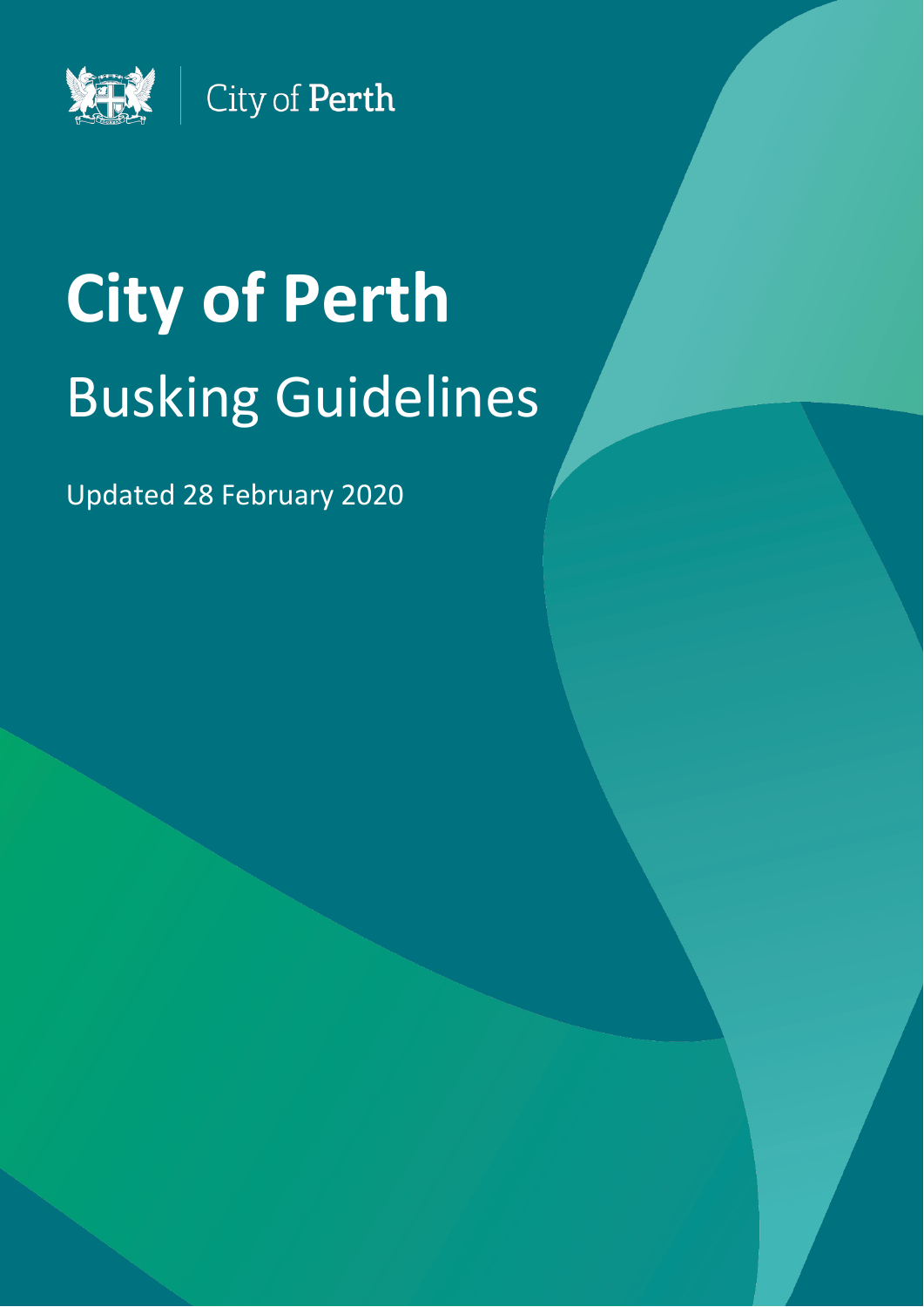<span id="page-1-0"></span>

27 St George Terrace, Perth WA 6000 GPO Box C120, Perth WA 3839 (08) 9461 3333 | www.perth.wa.gov.au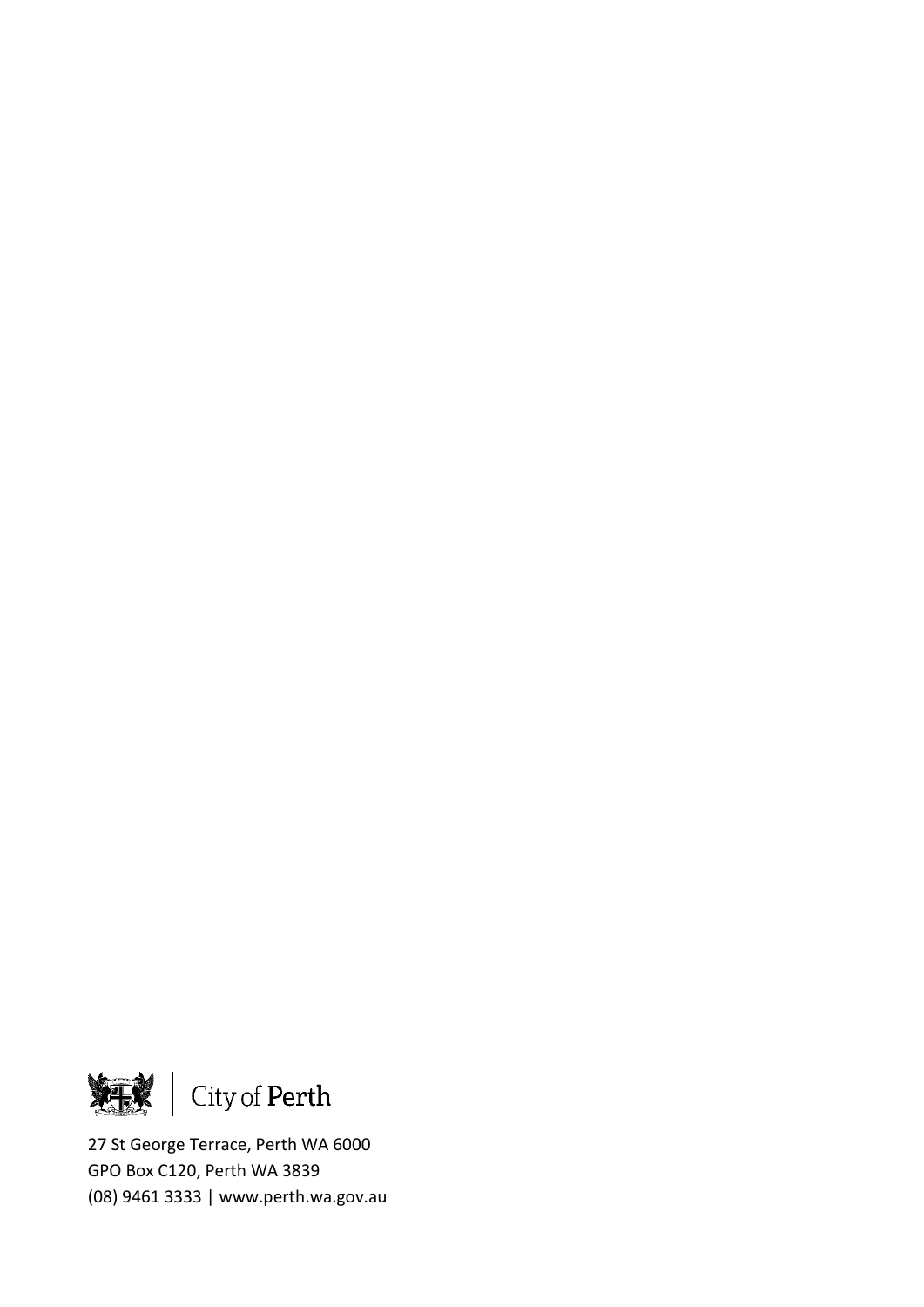# **Contents**

<span id="page-2-0"></span>

| <b>Contents</b>                                    | $\mathbf{1}$            |
|----------------------------------------------------|-------------------------|
| <b>Purpose</b>                                     | 3                       |
| <b>Objectives</b>                                  | 3                       |
| <b>Principles</b>                                  | 3                       |
| <b>What is Busking?</b>                            | 4                       |
| <b>How to Apply</b>                                | 5                       |
| <b>Assessment of Application</b>                   | $\overline{\mathbf{z}}$ |
| <b>Permit Collection</b>                           | 8                       |
| <b>Permit Renewal</b>                              | 8                       |
| <b>Busking Locations</b>                           | 9                       |
| <b>General Guidelines and Conditions</b>           | 11                      |
| <b>Breach of General Conditions and Guidelines</b> | 13                      |
| <b>Enquiries</b>                                   | 15                      |
| <b>References</b>                                  | 15                      |
| <b>Definitions</b>                                 | 15                      |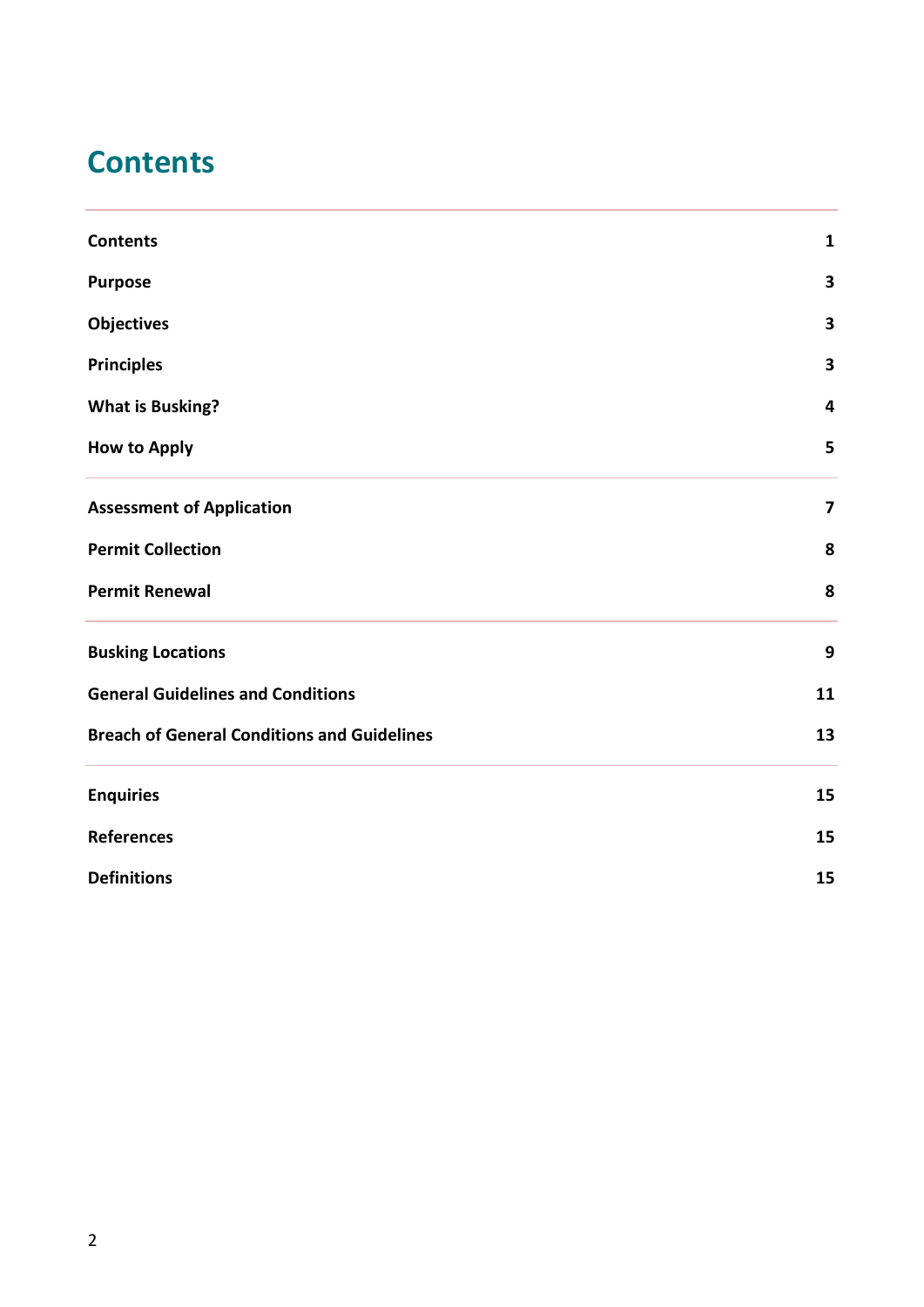# **Purpose**

The City of Perth greatly values the diversity of entertainment that buskers and street performers provide in the public realm. The City of Perth is also committed to providing a safe, accessible and culturally sensitive environment for all visitors, workers and residents. These Guidelines have been developed to support and encourage performers from all backgrounds, abilities and through different mediums to showcase their craft in the city.

The City recognises the valuable contribution street entertainment and busking makes to the vitality, vibrancy and ambience of the city. We also recognise the importance of having a structured policy framework in place to support performers, minimise criticism, complaints and any other issues relating to busking activity in the city's public space.

The Busking Guidelines provides this framework. The aim is to foster an environment that encourages and supports a range of busking activities to thrive in Perth city.

# <span id="page-3-0"></span>**Objectives**

The objectives of the Busking Guidelines are to:

- Encourage street entertainment performances of a high quality to enhance the vibrancy, vitality and ambience of the City;
- Provide a framework to ensure performances are well managed to maintain the wellbeing, comfort and safety of the public and performers;
- Minimise complaints, criticism and other issues associated with street performers, while supporting the rights of individuals to express themselves using a popular artform; and
- Determine the conditions to be applied to permits issued under the City of Perth Public Trading Local Law 2005 in relation to Street Entertainers.

# <span id="page-3-1"></span>**Principles**

The City of Perth recognises that:

- Busking activity provides a valuable contribution to the cultural life within Perth city.
- Busking should provide a variety of performances and offer new and engaging experiences to passers-by.
- Busking should not adversely affect public safety, pedestrian traffic or the amenity of a public space for city users.
- Busking should enhance the ambience of an area and take care not to adversely impact upon nearby businesses and activities.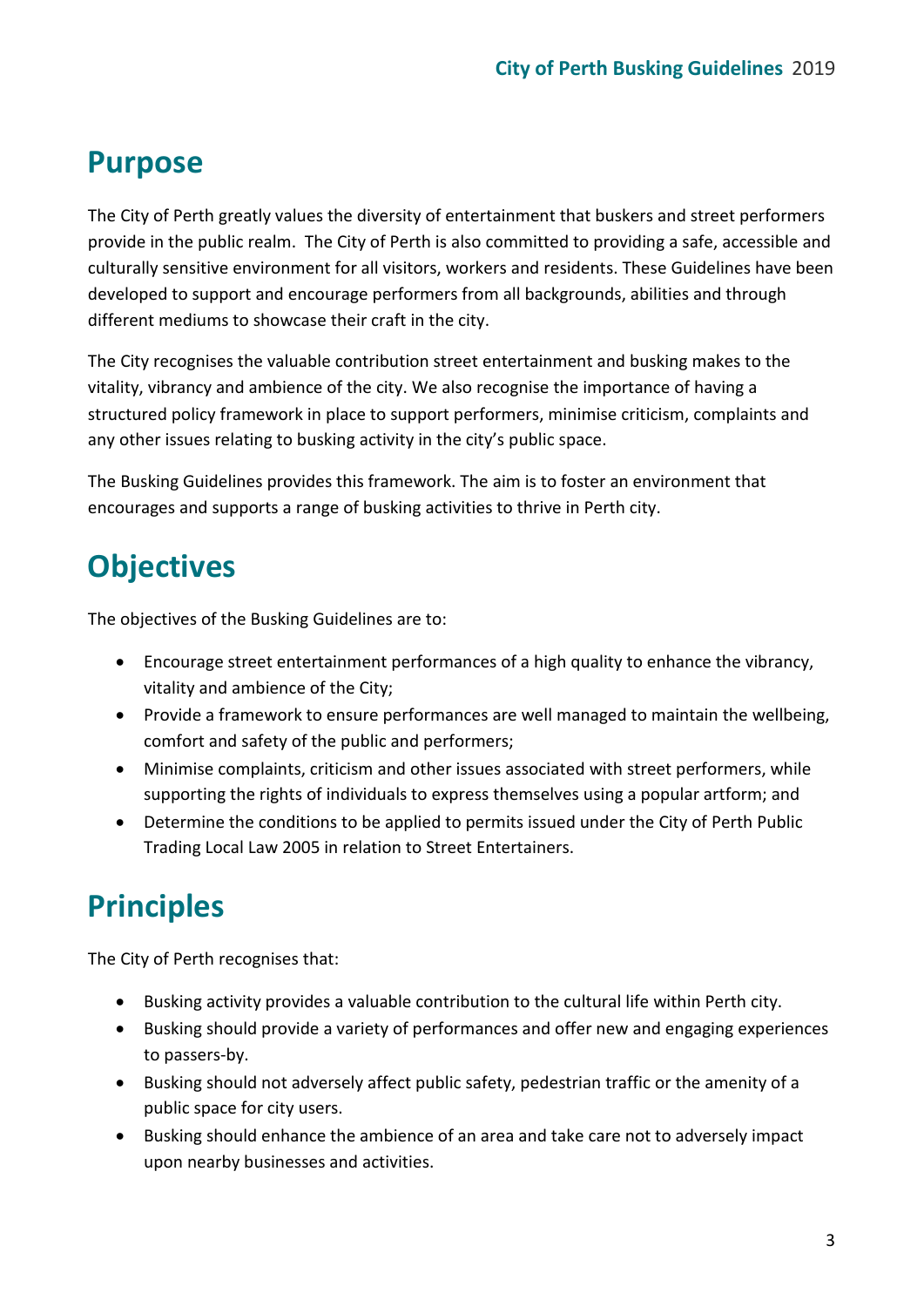# <span id="page-4-0"></span>**What is Busking?**

In the context of the City of Perth's Street Entertainment (Busking) Policy a busker is an entertainer who is actively providing a performance in a public space in exchange for a voluntary donation.

Performances should create a comfortable ambience and contribute positively and respectfully to the amenity of public space. Busking throughout the city should offer a variety of performances that engage passers-by and create a sense of interest and curiosity.

#### **Permitted forms of busking**

Types of busking performances may include:

- Performing with an instrument or multiple instruments
- Live performance, including but not limited to: singing, dancing, mime, clowning, juggling, puppetry, comedy, magic or living statue act
- Performing a Circle Act (in permitted locations only)
- Creating visual art (excluding aerosol art)

#### **Activities not considered busking**

The following activities are not considered to be busking and are ineligible for a busking permit:

- Fundraising, events or promotions, even if they involve an element of performance
- Spruiking, religious or otherwise
- Political rallying
- Tarot card reading, fortune telling
- Massage, chiropractic treatment or other physical manipulation
- Temporary tattoo applications
- Vendors of any kind including the sale of jewellery, craft items, flowers, glow sticks, prefabricated artwork and other merchandise (see notes below on sale of visual art under Permit Type 4. Visual Artist)
- Any activity defined as 'trading' pursuant to City of Perth's Public Trading Local Law 2005
- <span id="page-4-1"></span>• Begging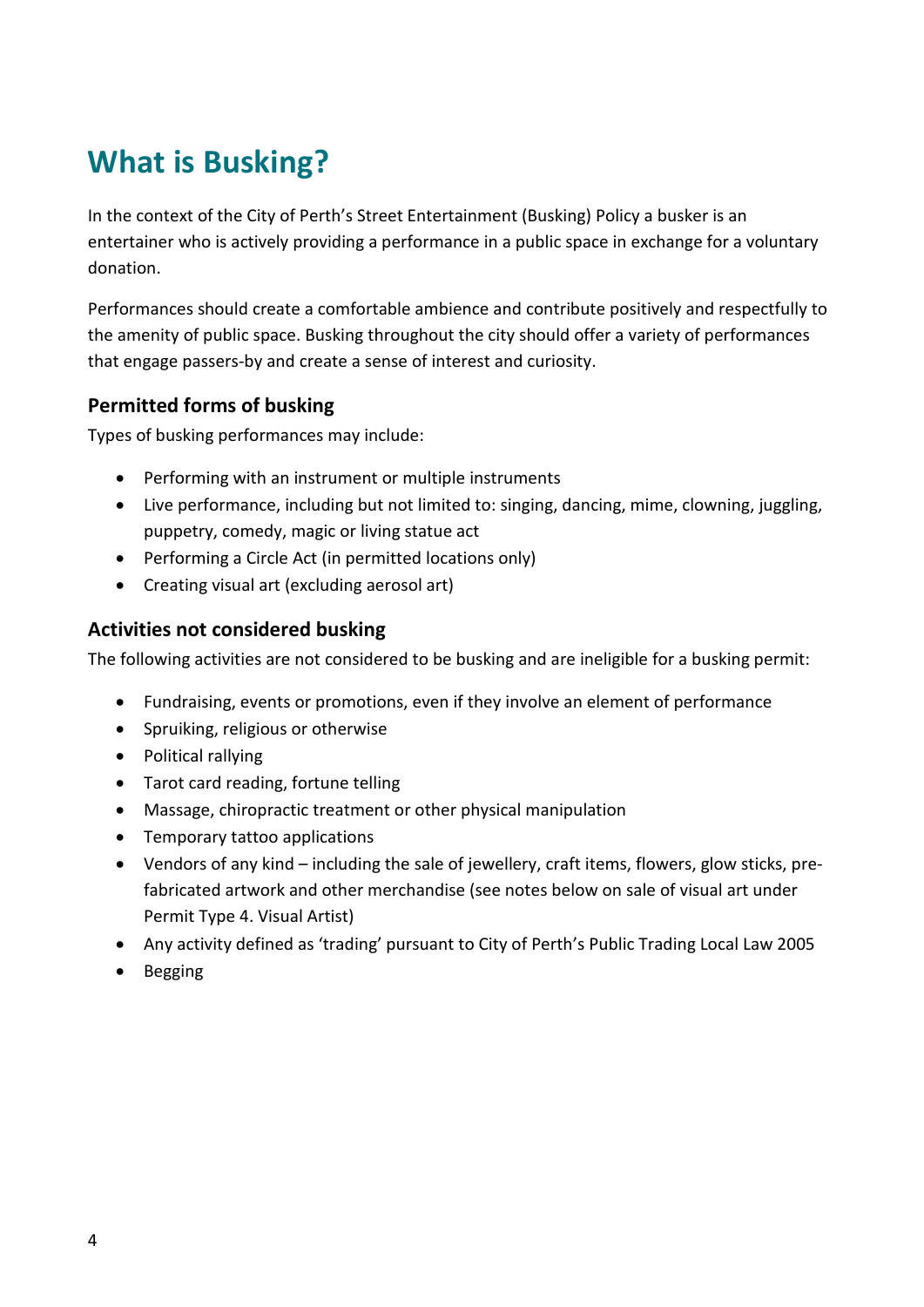# **How to Apply**

### **Submitting an Application**

- Submit an online [Busking Permit Application Form](https://www.perth.wa.gov.au/en/forms-and-payments/arts-heritage-grants-and-sponsorship/Arts/busker-permit-application) via the Busking page on the City of Perth website
- If you do not have access to a computer, hard copy application forms are available from Council House, 27 St George's Terrace, Perth.
- Applicants will be required to provide a link to a video of their performance (YouTube or Vimeo preferred).
- Visual Artist applicants will be required to submit up to six photographs of their work and their set-up.

Submissions can be provided via alternative formats if required, please contact the City of Perth on (08) 9461 3333 or email info.city@cityofperth.wa.gov.au

# **Permit Types**

There are four permit categories for busking in the City of Perth, these categories have been named in honour of prominent buskers who once enlivened Perth's streets and malls. Please see *Assessment of Application* for further information on how permit categories are awarded.

### **1. Button Permit (in honour of Percy Button)**

- Button permits will be awarded to buskers who meet all of the *Essential Selection Criteria*.
- Button permits will be awarded to acts that are considered 'low impact', in that they do not require a large amount of space and engage with passers-by for short periods of time.
- Button permit holders will be permitted to perform at Button pitch locations and any area outside of the busking priority precincts outlined in the "Busking Locations" section of this document.

### **2. Gill Permit (in honour of John Gill)**

- Gill permits will be awarded to buskers who meet all of the *Essential Selection Criteria* and at least one of the *Additional Selection Criteria*.
- Gill permits will be awarded to acts that are considered 'low impact', in that they do not require a large amount of space and engage with passers-by for short periods of time.
- Gill permit holders will be permitted to busk at Gill pitch locations, Button pitch locations and any area outside of the busking priority precincts outlined in the "Busking Locations" section of this document.

### **3. Blade Permit (in honour of Captain Matty Blade)**

• Blade permits will be awarded to Circle Acts and large group acts that meet all of the *Essential Selection Criteria* and at least one of the *Additional Selection Criteria*.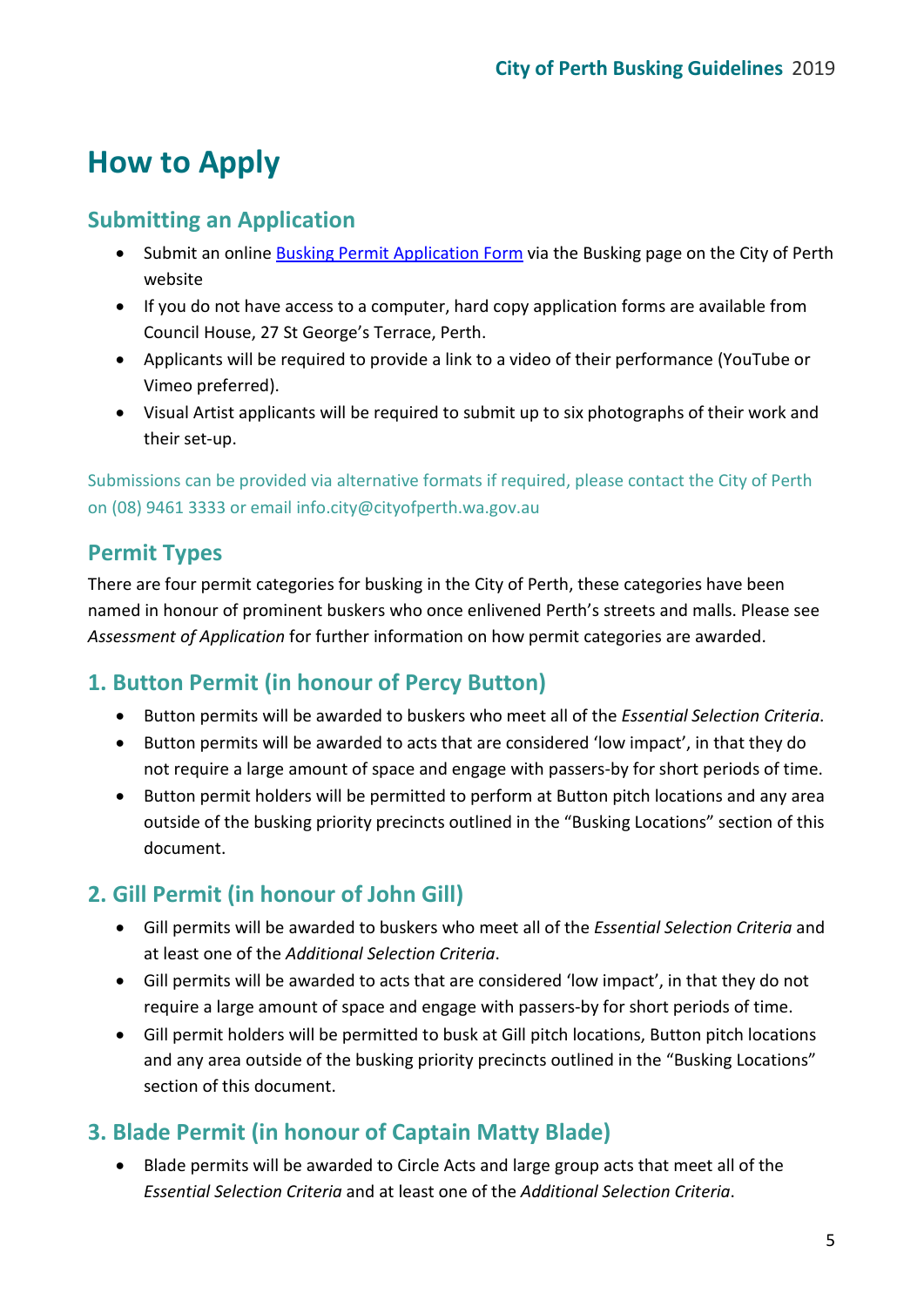- Blade permits will be awarded to acts that are considered 'high impact' in that they have the potential to gather large crowds, require a large amount of space and/or emit sound at a higher volume than would be acceptable in 'low impact' spaces.
- Blade permit holders will be permitted to perform only at Blade pitch locations, which have been established to safely accommodate 'high impact' performances.

#### **4. Visual Artist Permit**

- Visual artists are permitted to set up in designated locations for the purpose of actively creating visual art. Visual artists must setup within a 1 square metre space. Wheelchair access around a site must be maintained at all times. To enable unobstructed access and safety for people who are visually impaired, setting up against the building line is not permitted.
- Visual artists creating pavement art must use chalk or water based paints.
- Visual artists may receive voluntary donations while creating their artwork.
- Visual artists may sell their artworks while busking if the following conditions are met:
	- o The artist is only selling artwork they have created themselves
	- o The artist must be actively creating artwork while busking
	- o The artist has a valid Sale of Media permit (Sale of Media permits are only issued for the same duration as Visual Artist busking permits – e.g. 3 months or 12 months)

#### **Permit Fees**

As of 26 February 2020, fees associated with Busking Permit Applications have been waived, and the City is now following a fee-free approach.

A \$12 printing fee applies to receive a licence card.

Fees are subject to change each financial year. Please refer to the City of Perth's [Municipal Fees](https://www.perth.wa.gov.au/council/finance-and-corporate-documents/municipal-fees-and-charges)  [and Charges Schedule](https://www.perth.wa.gov.au/council/finance-and-corporate-documents/municipal-fees-and-charges) for confirmation of current fees.

#### <span id="page-6-0"></span>**Permit Card Printing Fee**

Printing fees are currently still in effect to obtain a permit card. A \$12 charge will be incurred upon pickup of the card at Council House. Replacements for lost cards will incur a \$12 printing fee.

#### **Merchandising**

If you wish to sell merchandise as part of your act, there is a \$20 merchandising fee for three month trading, or \$45 annual merchandising fee.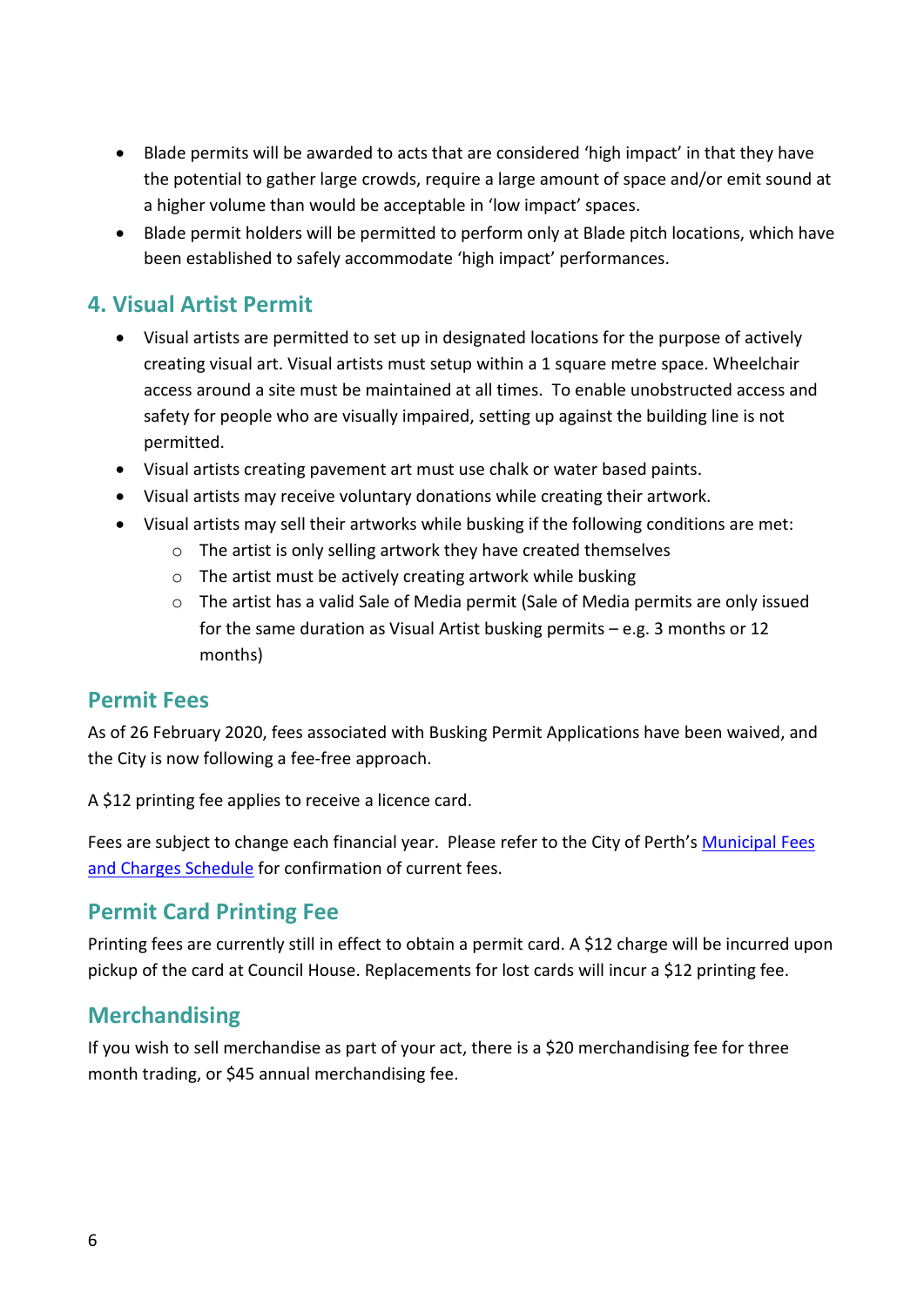# **Assessment of Application**

Applications will be assessed by the City's Arts, Culture and Heritage team in accordance with the following criteria and permit categories will be allocated accordingly:

## **Essential Selection Criteria**

The following criteria are relevant to all categories and must be demonstrated by the application for a permit to be granted.

- The application provides evidence of a rehearsed act/established visual art practice with a variety of content.
- The performance/artwork is appropriate for public space (no offensive language or behaviour).
- The performance/artwork does not involve political or religious rallying, advertising or canvassing.
- The performer/artist is well presented, their set-up is neat and suitable for public space.
- Equipment and materials used are appropriate for public space.

### **Additional Selection Criteria**

The below are non-essential criteria. Additional assessment points will be allocated to applications that meet these criteria.

- The application provides evidence of a high level of skill and highly developed repertoire (the performer delivers a wide variety of songs/material).
- The application provides evidence that the performer, performance or artwork possesses a unique quality and can entertain and engage a large audience.

Applications will be assessed on a weekly basis and applicants will be notified via email of the outcome of their application.

Unsuccessful applicants may reapply two months after the date of their previous submission.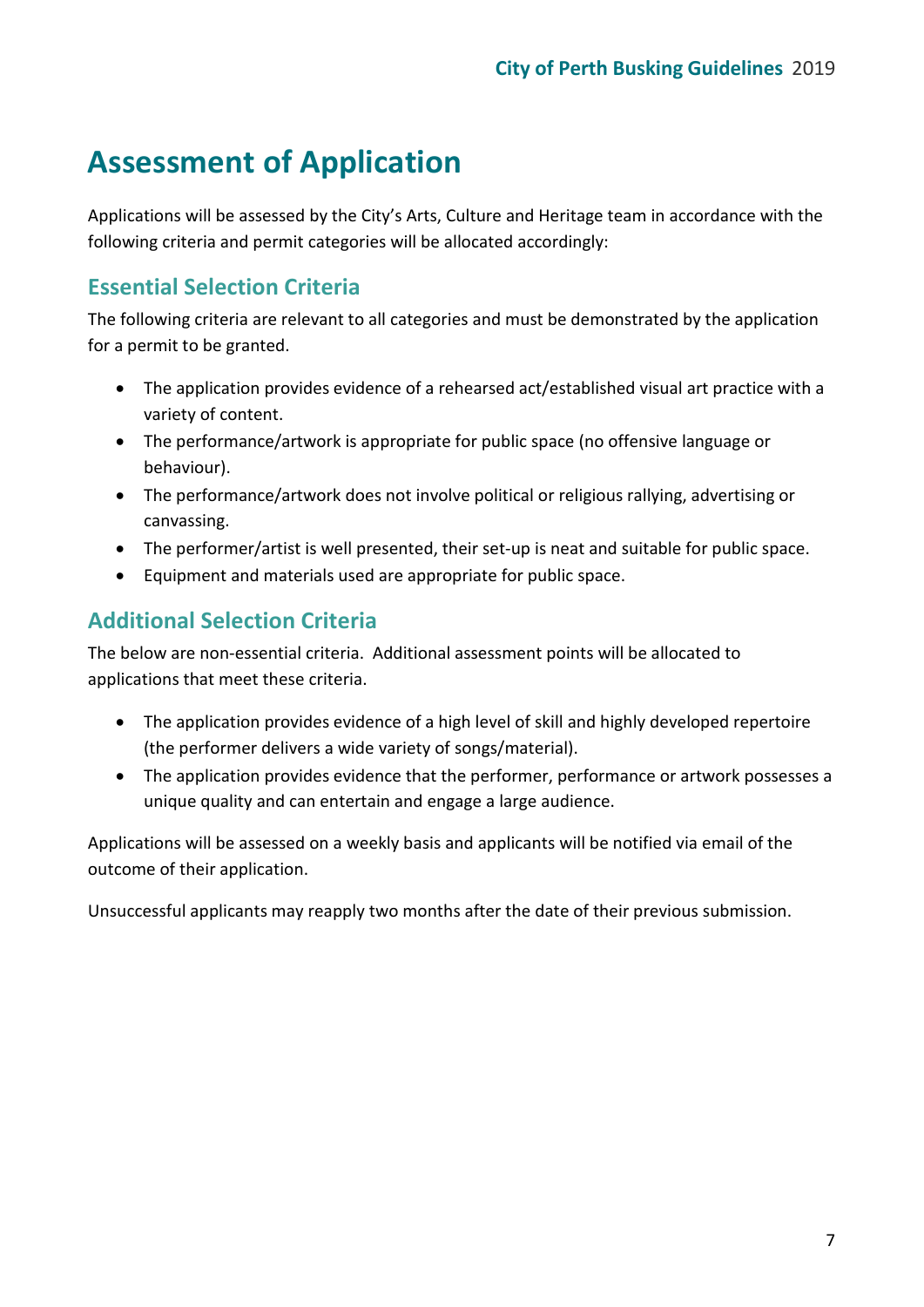# **Permit Collection**

Successful applicants will receive an email advising of the permit category they have been allocated. Applicants will need to visit Council House, 27 St George's Terrace, Perth with the following to receive their Busking Permit:

- Photo identification
- Payment for cost of permit card printing fee

At Council House a Customer Service Officer will:

- sight the applicant's photo identification
- process payment of the permit card printing fee
- take a photo of the applicant (to be printed on the Busking Permit)
- print and issue the Busking Permit

Permits must be displayed clearly during all busking performances. Failure to display a valid Busking Permit may incur a \$100 penalty.

# <span id="page-8-0"></span>**Permit Renewal**

Permit holders will be able to renew their permit for an additional three months or 12 months following their original permit period. A performance video link will need to be submitted upon each renewal.

Once a permit is due for renewal, an automatic email will be sent to the permit holder with a permit renewal link.

#### **Permit Re-application**

All permit holders will be required to reapply for a Busking Permit after two (2) years from their initial date of application and every two years following. This is to ensure contact details are up to date and quality control is maintained.

Once a permit is due for reapplication, the permit holder will be contacted via email asking them to reapply online for a new Busking permit.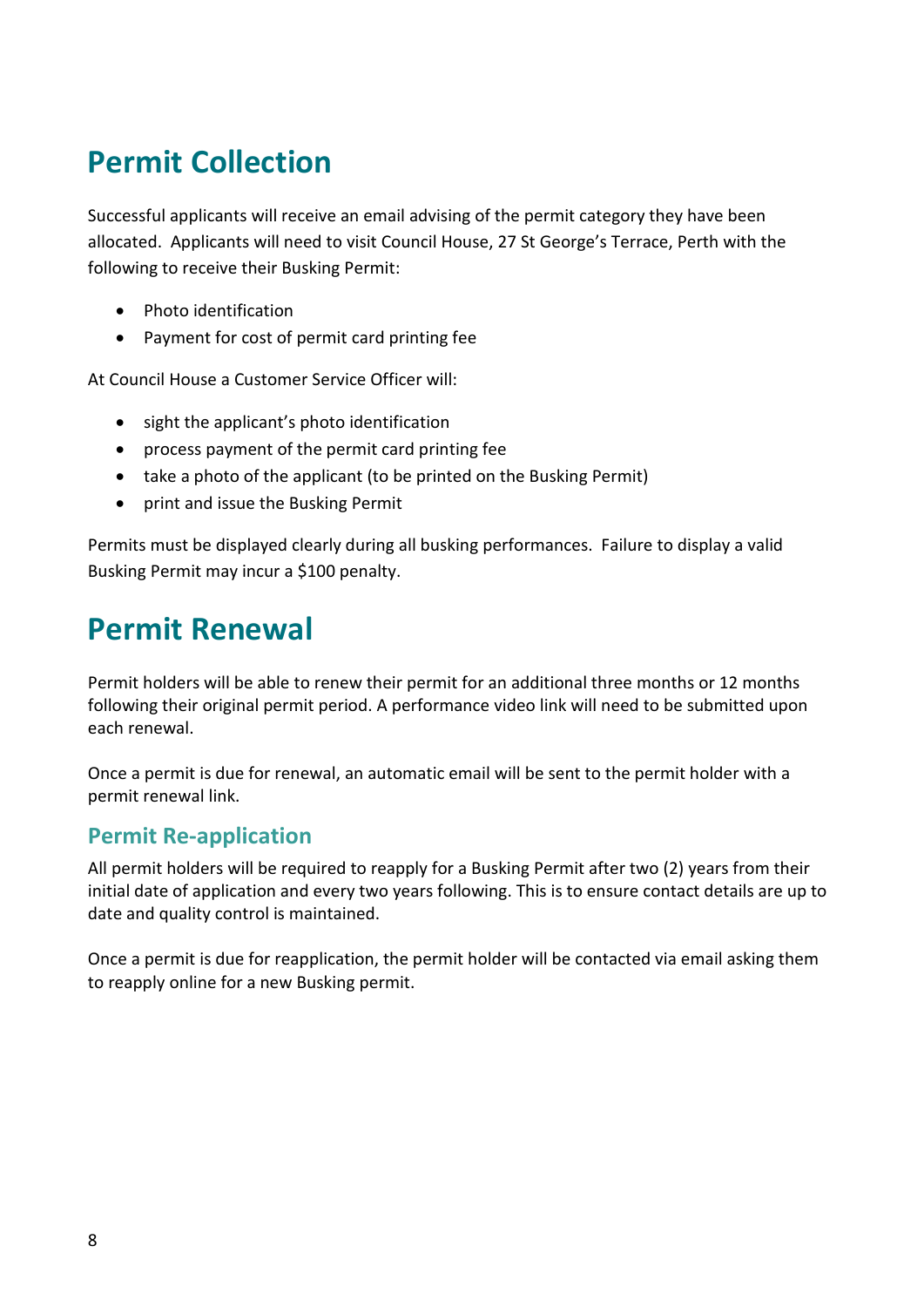# **Busking Locations**

In consideration of the valuable contribution busking and street entertainment makes to the vibrancy and ambience of an area, several precincts have been identified as priority areas for busking. To ensure busking activities are positioned in locations that are conducive to live performance and pose minimal risk of disruption to traffic flow and nearby businesses, busking pitches are demarcated on the ground at each location. These busking pitch locations are usable in a first-come basis – a permit holder cannot reserve a location or leave equipment or articles in the permitted area.

Buskers are not to deviate more than 5m from the demarcated pitch (or a reasonable distance for a reasonable amount of time during the performance, depending on the nature of the act). A map of these locations can be found at the **Busking page** on the City of Perth website.

The City of Perth recognises and encourages the broad diversity of performances within the busking community. To ensure performances are distributed evenly and appropriately throughout priority areas, busking pitches are divided into four categories; Button, Gill, Blade and Visual Art. Permit holders will be permitted to perform in locations that correspond to their permit category.

Events or activities approved by the City of Perth may from time to time occur in areas where busking is permitted. In these instances, Buskers must respect the space requirements of the event organisers and find alternative locations outside of the event area to perform during the setup, duration and pack-down of the event/activity.

### **Priority Busking Precincts**

The following precincts are considered a priority for busking; performances must take place only at demarcated pitches in these areas:

- Hay Street Mall (no amplification)
- Murray Street Mall
- Elizabeth Quay
- Yagan Square
- Kings Square
- Cathedral Square
- Perth Cultural Centre
- Forrest Place main stage

### **Open Busking Areas (all permit holders)**

Button, Gill and Visual Art permit holders are permitted to busk at sites outside of the priority busking precincts that comply with the following:

a) the performance does not interfere with the passage of pedestrians or vehicles;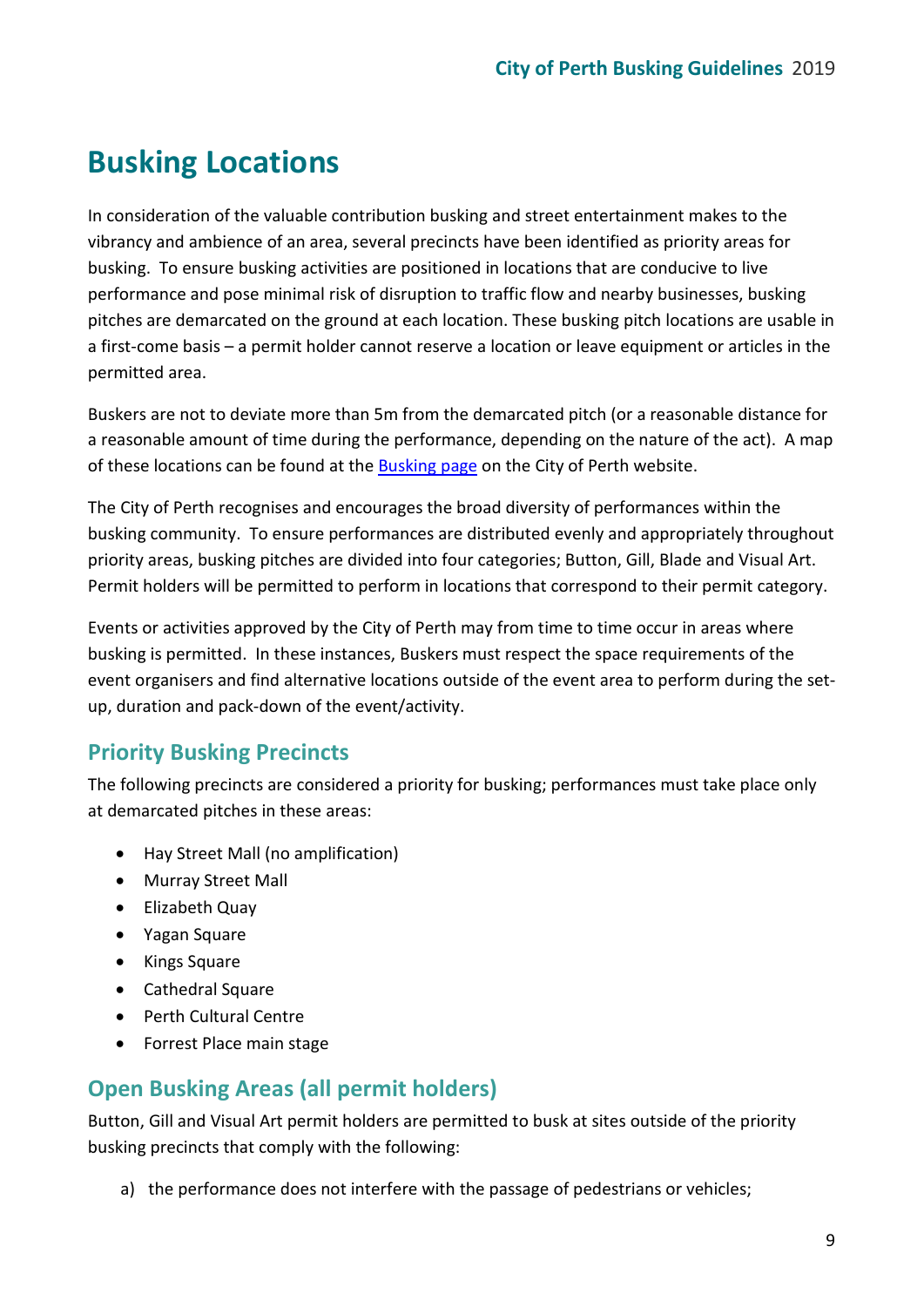- b) the doorways to shops and buildings are kept clear at all times;
- c) the performance does not interfere with an event or activity approved by the City of Perth; and
- d) the performance is a reasonable distance from another performance permitted by the City of Perth (so as not to interfere or distract from the other performance).

#### **Visual Artist Areas**

Visual artists are permitted at demarcated visual art pitches in the following precincts:

- Hay Street Mall
- Elizabeth Quay
- Perth Cultural Centre

#### **Busking No-Go Zones**

Busking is not permitted:

- On or either side of the Perth Train Station Concourse
- Padbury Walk (the upper concourse above the Murray Street Mall)
- Forrest Place (except the main stage, which is permissible for Blade permit holders only)

<span id="page-10-0"></span>The City may by notice in writing to a permit holder vary the areas or precincts in which the permit holder is permitted to perform.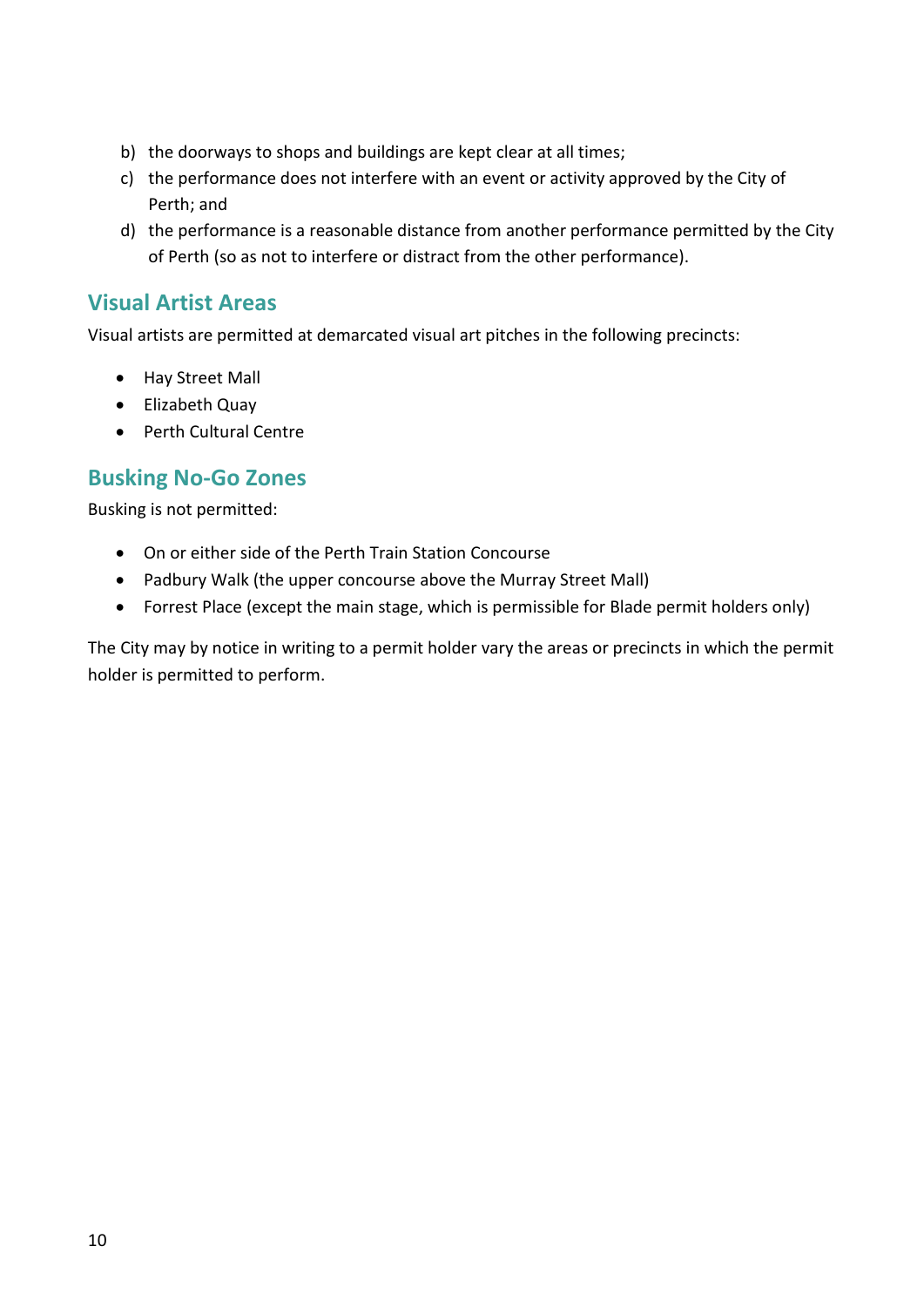# **General Guidelines and Conditions**

General guidelines and conditions for busking in the City of Perth include but are not limited to the following:

### **Permit required to perform**

A valid Busking Permit must be displayed at all times during performances. Failure to display a valid permit or produce a valid permit on request of an authorised person may incur a fine.

### **Age restrictions**

A person under the age of 14 years must be supervised by a parent or guardian at all times and is not permitted to perform:

- (a) during school hours on school days; or
- (b) between 7:00pm and 6:00am on any day.

People under the age of 14 who wish to perform as part of a group will be required to apply for their own permit and a parent/guardian will be required to accompany the applicant to Council House to complete a Consent Form prior to the permit being issued.

Buskers under the age of 14 must carry their permit with them whenever they perform.

### **Obligations of a permit holder**

A permit holder shall not in a public place:

- Use fire or any weapon or object with sharp edges;
- Perform any act that endangers the safety of the public;
- Perform any act of cruelty to an animal;
- Act in an offensive or obscene manner;
- Sell or permit the sale of any music, tapes, recordings compact discs, artwork or other media unless authorised by the City through a valid Sale of Media permit;
- Place, install, erect, play or use any musical instrument or any device which emits music or amplified sound, including a loud speaker or an amplifier –
	- o other than in the permitted area; and
	- o unless the musical instrument or device is specified in the permit
- Solicit money from members of the public by approaching individuals requesting money
- Perform wearing dirty, torn or ragged clothing;

#### **Safety**

Busking activity should always prioritise public safety and the accessibility of public space for all people. The amenity of an area must not be compromised by noise, excessive amplification, tripping hazards, anti-social behaviour or dangerous activities. Busking should be integrated into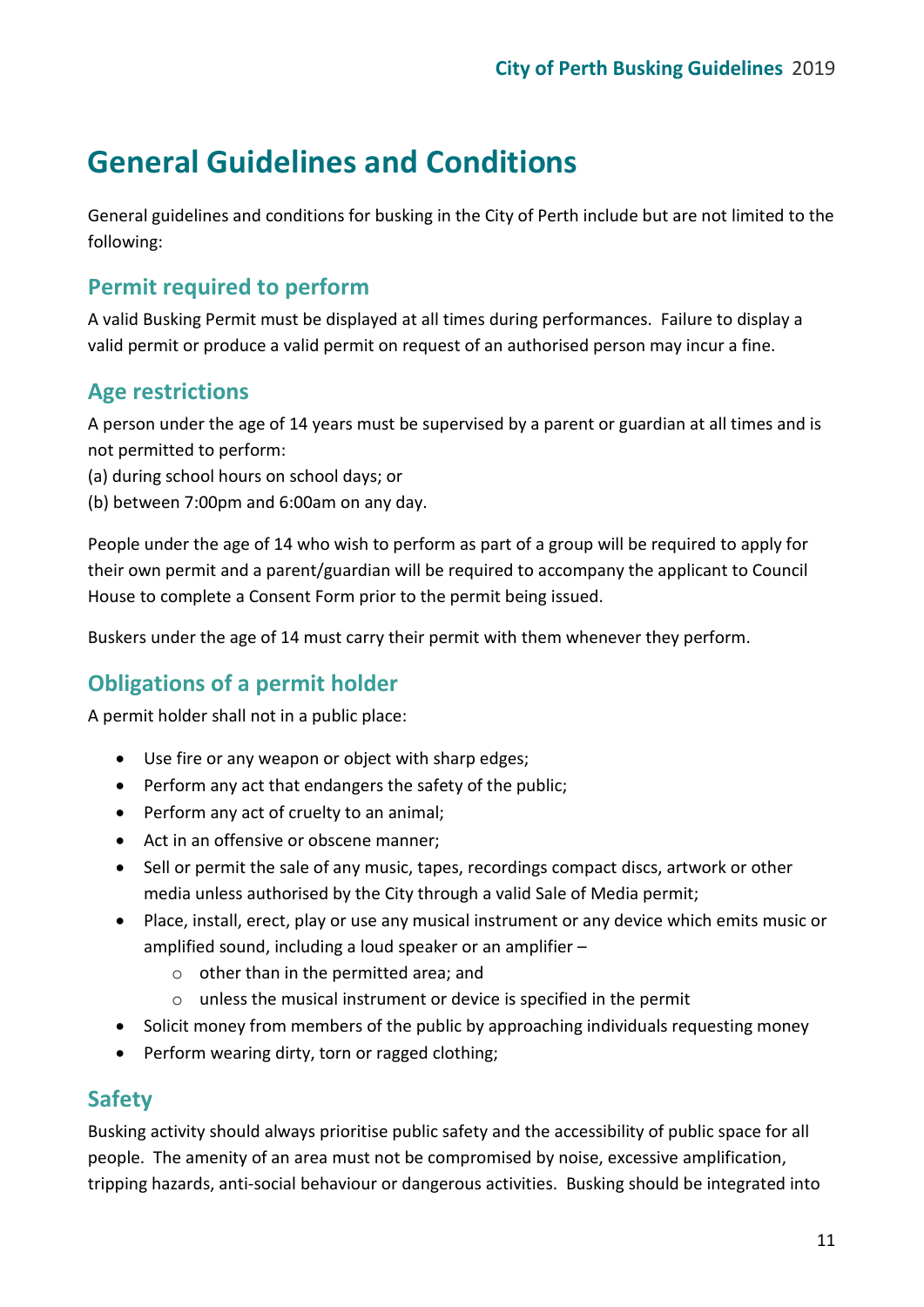the street in a way that does not compromise the flow of pedestrian movement and access to businesses and amenities.

Buskers must ensure that neither themselves, nor their audience, pedestrians or the general public are put at risk at any time during their performance. Buskers must accept responsibility for any impact that their performance may have on any other City services and activities.

### **Pedestrian Access/Audience Management**

Buskers are responsible for maintaining pedestrian flow and public amenity at all times.

Buskers and street performers must ensure free and safe access for pedestrians along pathways or thoroughfares near the performance site. Performers should ensure that their audience do not block doorways, business entrances, dining areas, fire escapes, bus stops, train station entrances and access to other amenities.

Wheelchair access around a site must be maintained at all times. To enable unobstructed access and safety for people who are visually impaired, busking against the building line is not permitted.

Buskers must not perform within five (5) metres of a road intersection including any pedestrian crossing or traffic signals.

Where necessary, buskers must publicly announce and direct crowds either before and/or during the performance to maintain essential access clearances as indicated above.

#### **Noise Management**

Sound from busking activities has the potential to disrupt business trading, affect workplace performance and detract from public amenity. While busking activity and street performance can enhance the vibrancy of the public realm, it can also cause discomfort to others in the area if it is excessive.

Buskers are responsible for ensuring that the volume of their performance is maintained at a reasonable level. The volume should be appropriate for an audience viewing the performance from up to five (5) metres away and should not be intrusive above background levels to the degree that a passer-by would need to strain their voice to be heard over the sound.

Buskers are entrusted to monitor their own sound levels and adjust the volume of their performance accordingly**. If an authorised person requests that the volume of the performance be reduced, the busker must turn the volume down to an acceptable level immediately.** If the busker is found by an authorised person to have turned the volume up after having received notice to turn it down, their permit may be cancelled or suspended and/or an infringement issued. Repeated excessive noise will result in the cancellation of a busking permit.

**Noise restrictions exist around residential dwellings between 10pm – 7am Monday to Saturday, and until 9am on Sundays and public holidays.** If a busker is found to have breached noise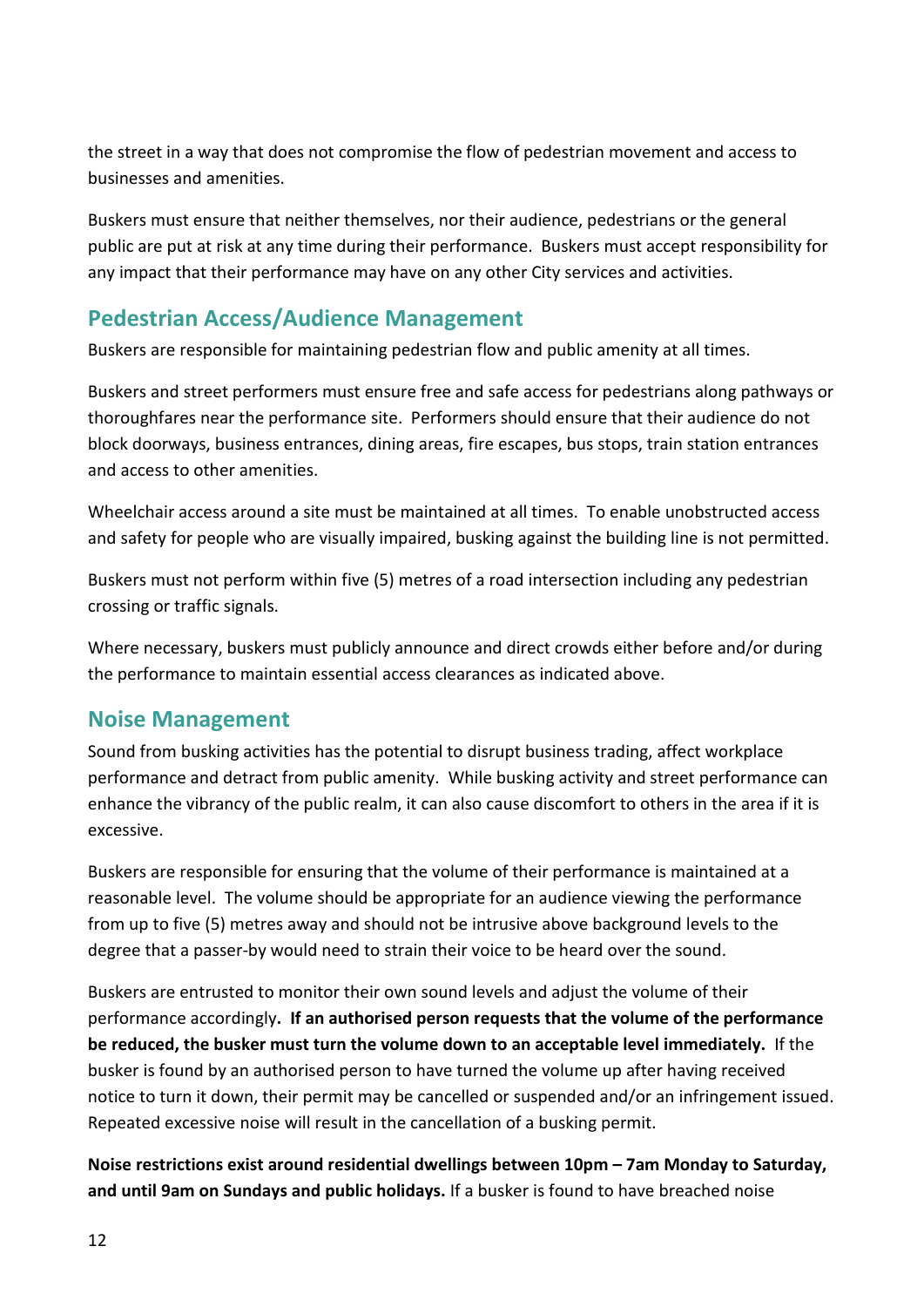regulations during these restricted times, their permit may be cancelled or suspended and/or an infringement issued.

## **Amplification**

The use of amplification during a performance:

- Can only be battery operated
- Is not permitted from Monday to Saturday, between 10.00pm and 7.00am, and on Sundays between 10.00pm and 9.00am
- Is not permitted in the Hay Street Mall
- Only one amplifier per person is permitted

### **Performance Duration and Frequency**

A busker should not exceed 45 minutes in duration per performance, including setup and packdown time. Visual artists and "living statue" performers are exempt from this restriction as it can take a long time to set up a workspace and develop an artwork.

A busker is not permitted to perform in the same location twice within a four (4) hour period.

### **Sale of Media**

The City acknowledges that the sale of CDs, media or artworks helps to support the development of an artist, however a Sale of Media permit must be obtained and the following rules adhered to:

- <span id="page-13-0"></span>• Sale of Media permits will only be issued for the same time period as busking permits
- No advertising signage is to be erected or displayed
- The performer must not solicit the public to purchase
- Media may only be sold while busking. Selling media independently of busking is not allowed

# **Breach of General Conditions and Guidelines**

In the interest of creating and maintaining a lively, safe and respectful community environment, the City of Perth encourages self-regulation of busking activities. In the case of busking related complaints being received by the City, all efforts will be made to discuss the nature of the complaint with the busker and explain the reasons behind permit conditions and guidelines to resolve disputes without further action.

If further complaints are received or the busker is found to have continued to breach the conditions of their permit, these breaches will be dealt with in accordance with the Public Trading Local Law 2005.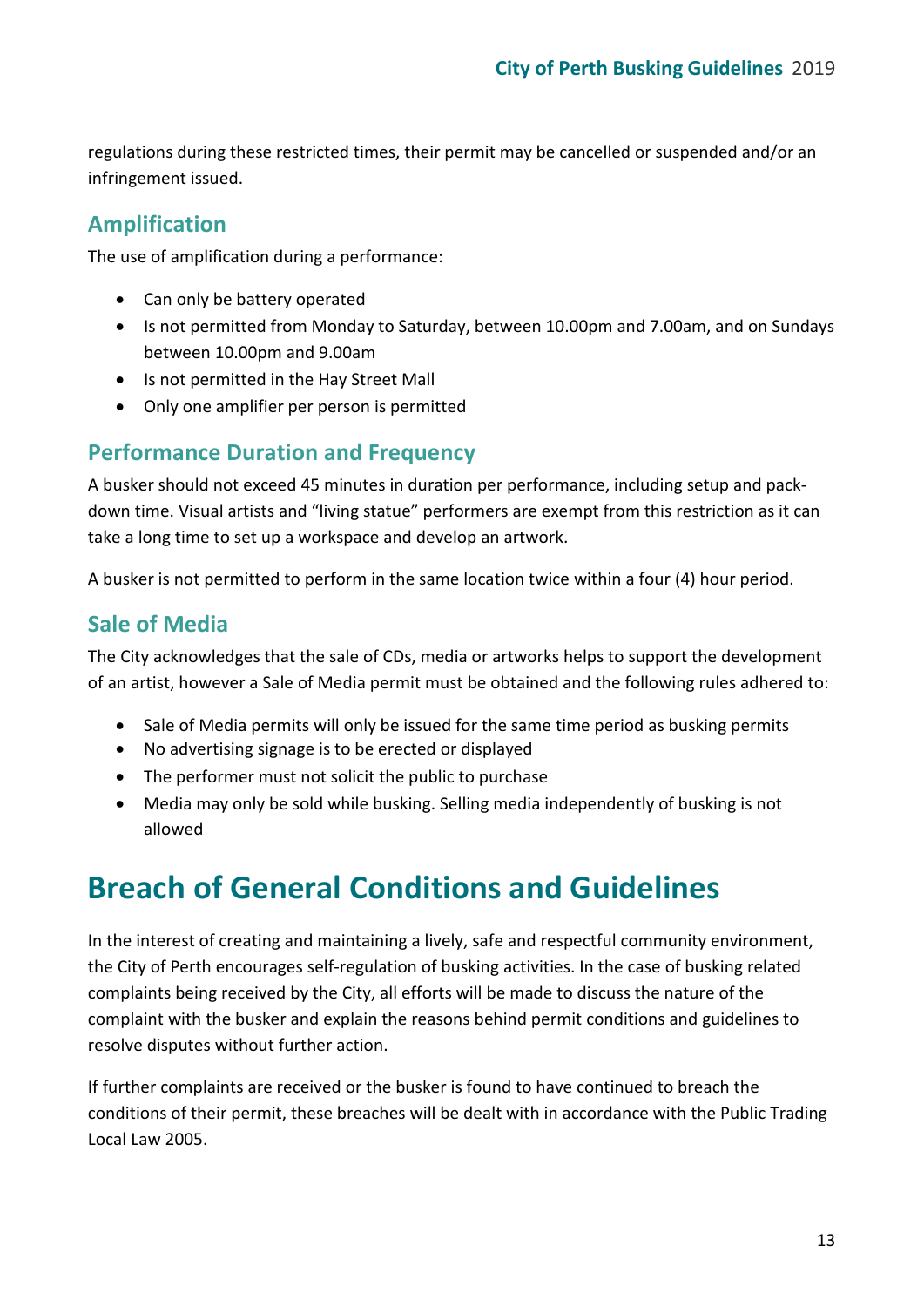| <b>Item No</b> | <b>Clause</b><br><b>No</b> | <b>Nature of Offence</b>                                                            | <b>Modified Penalty</b><br>\$ |
|----------------|----------------------------|-------------------------------------------------------------------------------------|-------------------------------|
| $\mathbf{1}$   | 2.7                        | Failure to comply with a condition of a permit                                      | \$100                         |
| $\overline{2}$ | 2.12                       | Failure to produce permit on request of an<br>authorised person                     | \$100                         |
| 8              | 4.2(1)                     | Performing in a public space without a permit                                       | \$100                         |
| 9              | 4.4(2)                     | Failure of performer to move on to another<br>area when directed                    | \$100                         |
| 10             | 4.6                        | Failure of performer to comply with<br>obligations                                  | \$100                         |
| 11             | 6.1(1)                     | Failure to obey a direction of an authorised<br>person                              | \$100                         |
| 12             | 6.1(2)                     | Obstructing or hindering an authorised<br>person in the performance of their duties | \$100                         |
| 13             | 6.3                        | Failure to comply with notice under this local<br>law                               | \$100                         |
| 14             |                            | Other offences not specified                                                        | \$100                         |

# **City of Perth Public Trading Local Law 2005 Offences and Penalties**

### **Cancellation or Suspension of a Permit**

In accordance with the Public Trading Local Law 2005, a permit may be cancelled or suspended by the City on any one of the following grounds:

- a) The permit holder has not complied with
	- i. a condition of the permit; or
	- ii. a provision of the local law or any other written law which may relate to the activity regulated by the permit.

On the cancellation or suspension of a permit, printing and merchandising fees will not be refunded.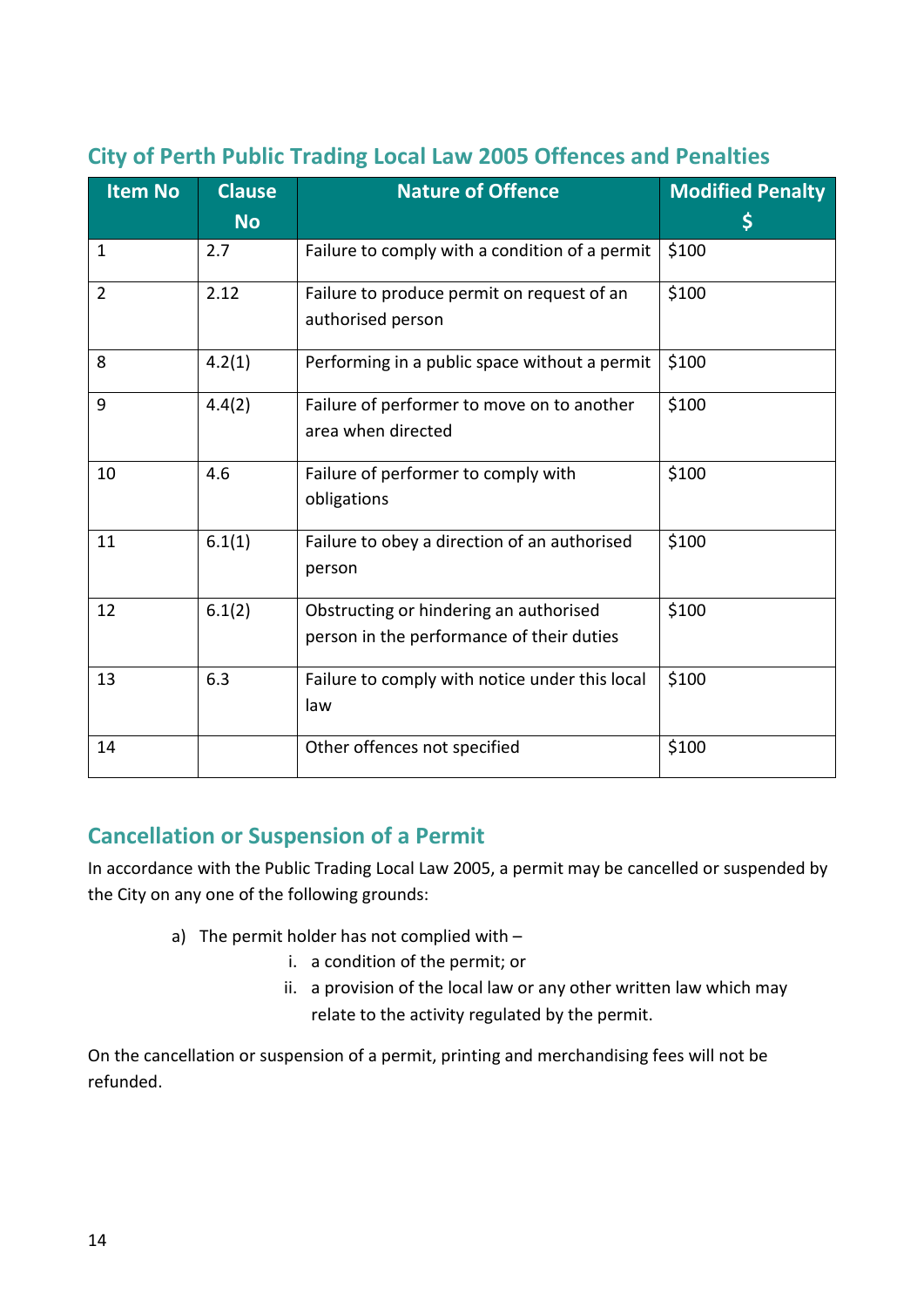# **Enquiries**

This document is available in alternative formats upon request including Braille, Audio and Large Font. To request this document in an alternative format or for further information on the City of Perth Busking Guidelines please contact 9461 3333 or email info.city@cityofperth.wa.gov.au

# <span id="page-15-0"></span>**References**

| <b>Document Title</b>        | Location                                                   |
|------------------------------|------------------------------------------------------------|
| City of Perth Policy Street  | https://www.perth.wa.gov.au/council/finance-and-corporate- |
| Entertainment (Busking)      | documents/city-perth-policy-manual                         |
| City of Perth Public Trading | https://www.perth.wa.gov.au/council/finance-and-corporate- |
| Local Law 2005               | documents/local-laws                                       |

### <span id="page-15-1"></span>**Definitions**

| <b>Term</b>              | <b>Definition</b>                                                                                                                                                                                                                                                                                                                                   |
|--------------------------|-----------------------------------------------------------------------------------------------------------------------------------------------------------------------------------------------------------------------------------------------------------------------------------------------------------------------------------------------------|
| Amenity                  | Means a desirable or useful feature or facility<br>of a building or place.                                                                                                                                                                                                                                                                          |
| <b>Authorised Person</b> | Means the Chief Executive Officer or any other<br>person authorised by the City of Perth under<br>section 9.10 of the Local Government Act 1995<br>to be an authorised person for the purposes of<br>enforcing the provisions of local law.                                                                                                         |
| <b>Busker</b>            | Means the holder of a valid City of Perth<br>busking permit.                                                                                                                                                                                                                                                                                        |
| <b>Busking</b>           | Busking is defined as playing a musical<br>instrument, singing, reciting or performing<br>comedy, juggling, puppetry, miming, dancing<br>or other entertainment or doing any of those<br>things concurrently. For further information<br>on what is and is not considered busking,<br>please see Busking and Street Entertainment<br>section above. |
| Circle Act               | Means a structured show that gathers and<br>maintains a crowd around the performer for<br>the duration of the act.                                                                                                                                                                                                                                  |